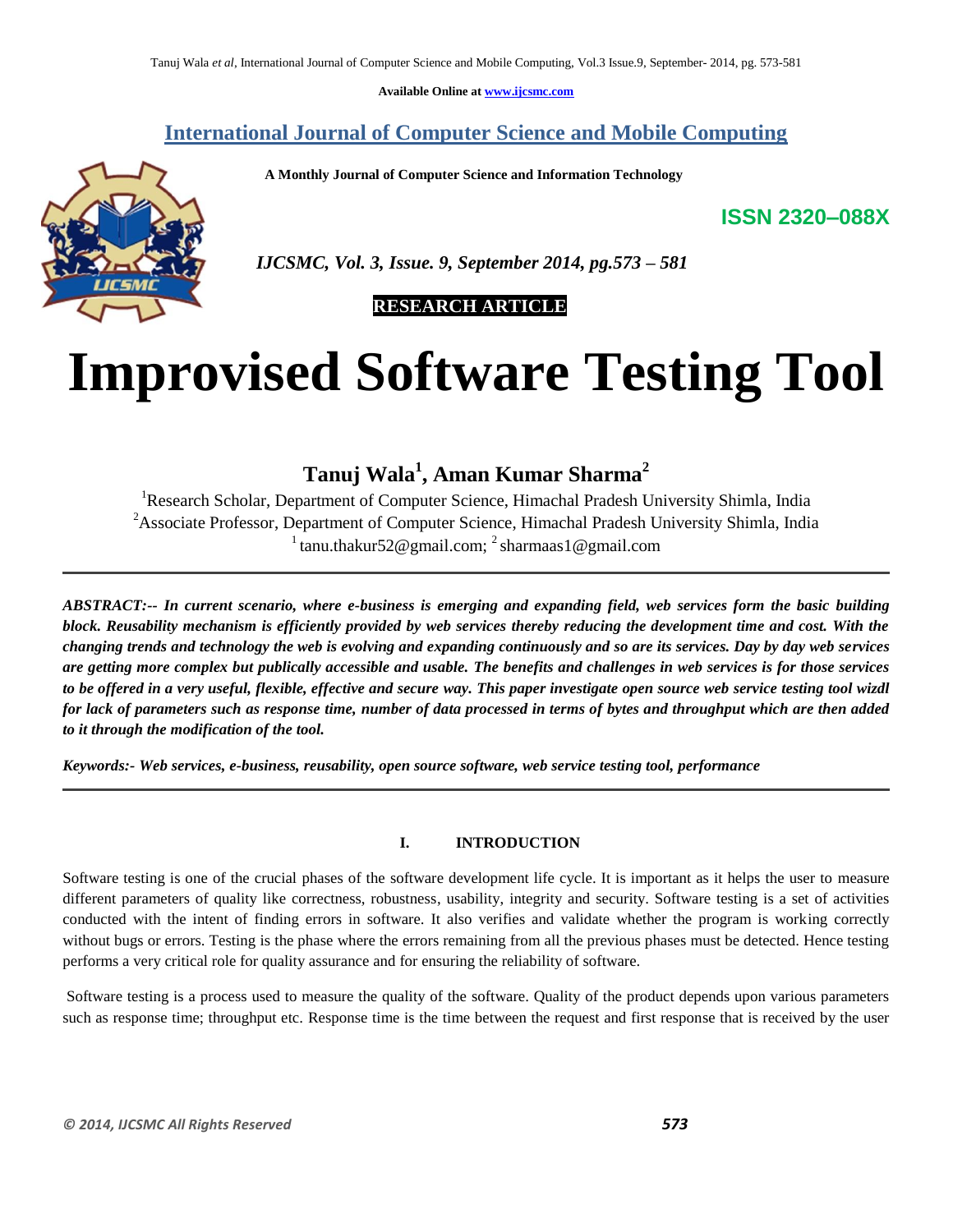and throughput is the amount of work that can be performed by a system or component in a given period of time. Throughput depends on transactions/sec or byte/sec [1]. To find out the problems the verification, error detection and validation is the main aim of testing. Testing use the words of successful and unsuccessful in the results of test cases. If the test case did not find an error then it's called a successful test run whereas if it discovers an error then it's called an unsuccessful test run [2]. Manual and automation are the two ways of testing. Manual testing is also called a static testing. It is carried out by the tester. Walk through, informal review; technical review and inspection are the techniques of manual testing [3]. But the problems are it is very time consuming process and requires more effort. So, automation testing is used to solve these problems. Automation testing is also called a dynamic testing. Automated testing is further classified into four types such as correctness testing, performance testing, reliability testing and security testing. It automates the steps of manual testing using automation tools [4]. These tools test the process and targeted to specific test environment. The environment may be functional, performance or exceptional testing etc.

Functional testing is also called black box testing. It is based on requirement and functionality. The test cases for functional testing are based on the requirement and specification. Basically it is the method of generating test cases that are independent of software internal structure. Black box testing occur throughout the software development life cycle and software testing life cycle i.e. in regression testing, acceptance testing, unit testing, integration testing and system stage[5]. Increase in the use of software testing tools has lead to new revolution. Varieties of software testing tool available have multiple usage areas. Few of them can be named as test management tools, functional testing tools and load testing tools etc. In the market various functional testing tools are available for testing the web services automatically. These tools are also used to test the application software and web applications such as web sites [6].

In a business environment, where hundreds of web services working together makes testing of web services is essential to achieve the goal of robust and successful web services. A web service is a relatively new concept which can be used to call methods located on a server. It is an interface that describes a collection of operations. The interface hides the implementation details of the service, allowing it to be used independently of the hardware or software platform on which it is implemented and also independently of the programming language in which it is written. Basically web service is a self-contained, self-describing, modular application that can be published, located and invoked by other software systems across the web. This communication is done by using a standardized protocol called Simple Object Access Protocol (SOAP) which is build up by using an Extended Markup Language (XML) schema. Web services work using HTTP and XML which makes the web services technology in heterogeneous in nature because HTTP is transfer independent and XML is data independent.

The heterogeneous nature of web services offers various advantages like interoperability, usability, use of standardized communication protocol and deployability [7]. The web service architecture contains four main parts such as XML, SOAP, Web Service Description Language (WSDL) and Universal Description, Discovery and Integration (UDDI) [8].

**XML**:-The web service architecture is built up using XML. XML is a meta language that has a well defined syntax and semantics. The syntax and semantics "self describing" features of XML make it a simple, powerful mechanism for capturing and exchanging data between different applications [9].

**SOAP**:-Soap is a protocol based on XML. It is used for communication between a Web Services provider application and a client application. A SOAP message can be either a response or a request. These SOAP messages are based XML. So it will be easy to communicate with SOAP within a heterogeneous network, where web services can be found at various internet web servers. A Soap message contains four parts envelope, header, body and fault. Figure 1 shows the structure of SOAP message. In the structure the "Envelope" defines the start and the end of the message. The "Header" contains any optional attributes of the message. The "Body" tag is the place where the request and response data are stored. Within the Body tag a "Fault" tag may exist that provides information about errors that occurred while processing the message.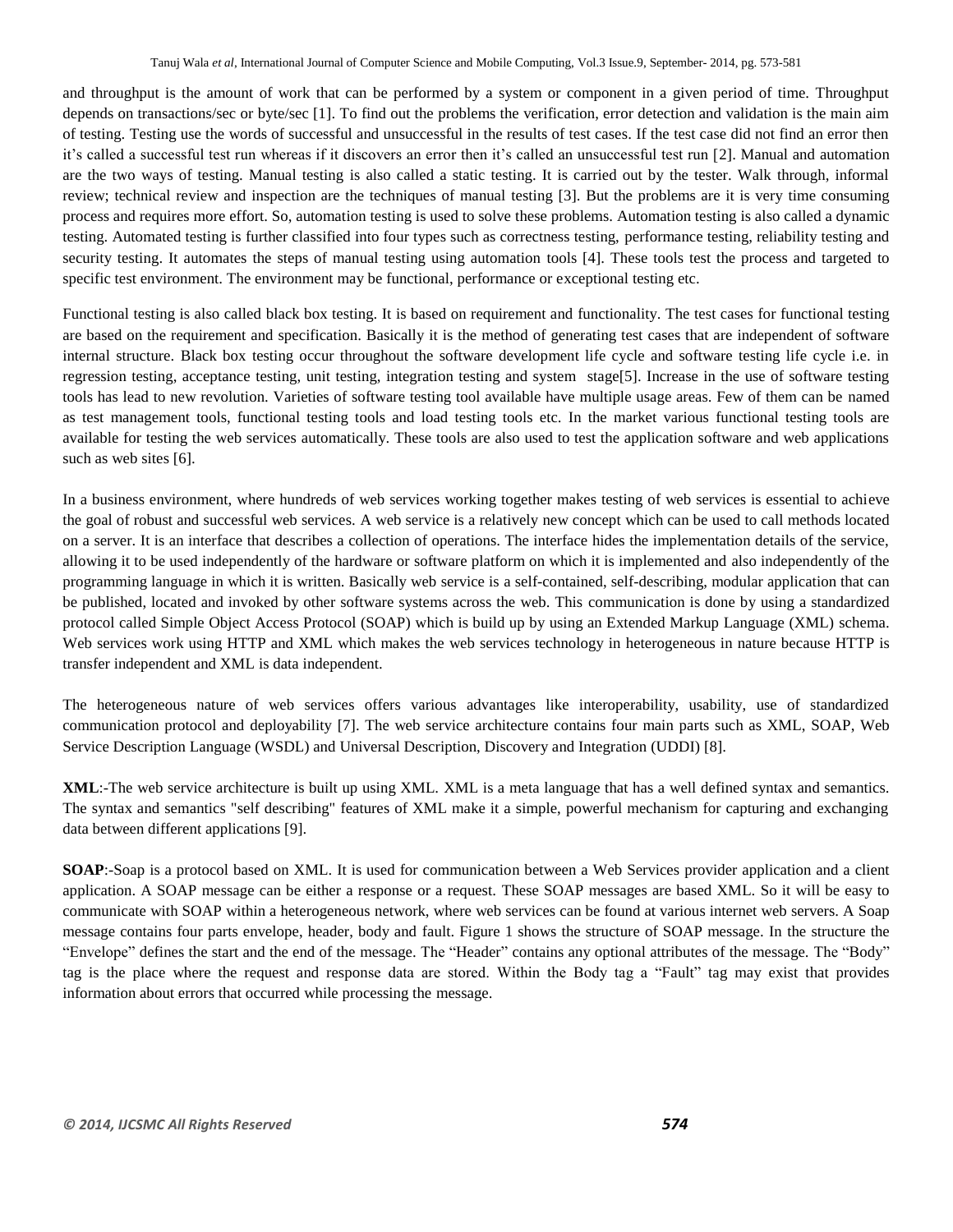Tanuj Wala *et al*, International Journal of Computer Science and Mobile Computing, Vol.3 Issue.9, September- 2014, pg. 573-581

 $\langle$ ?xml version="1.0"?> <SOAP-ENV:Envelope xmlns:SOAP-ENV="http://www.w3.org/2001/12/soap-envelope" SOAP-ENV:encodingStyle="http://www.w3.org/2001/12/soap-encoding"> <SOAP-ENV:Header> ... </SOAP-ENV:Header> <SOAP-ENV:Body> ... <SOAP-ENV:Fault> … </SOAP-ENV:Fault> </SOAP-ENV:Body> </SOAP\_ENV:Envelope>

**Figure 1: A SOAP Message Structure [10]**

**WSDL**:-Web service interface is written in WSDL. WSDL document contains the information about the location of the web service and specifications of the method that are present. The method specification includes parameters and the return type of the method [11]. When a web service is published it is actually the WSDL-documents that are published, not the functionality of the web service. It specifies the location of the service, the operation or methods. The WSDL document structure contains the elements such as type, binding, port type, services, message and operations. Figure 2 shows the structure of the WSDL document.

```
<definitions>
<types>
    definition of types........
\langle /types>
<message>
    definition of a message....
\le/message>
<portType>
    definition of a port.......
</portType>
<br />
shinding<br />
ding<br />
ding<br />
ding<br />
ding<br />
ding<br />
ding<br />
ding<br />
ding<br />
ding<br />
ding<br />
ding<br />
ding<br />
ding<br />
ding<br />
ding<br />
ding<br />
ding<br />
ding<br />
di
    definition of a binding....
</binding>
</definitions>
```
**Figure 2: WSDL Structure [12]**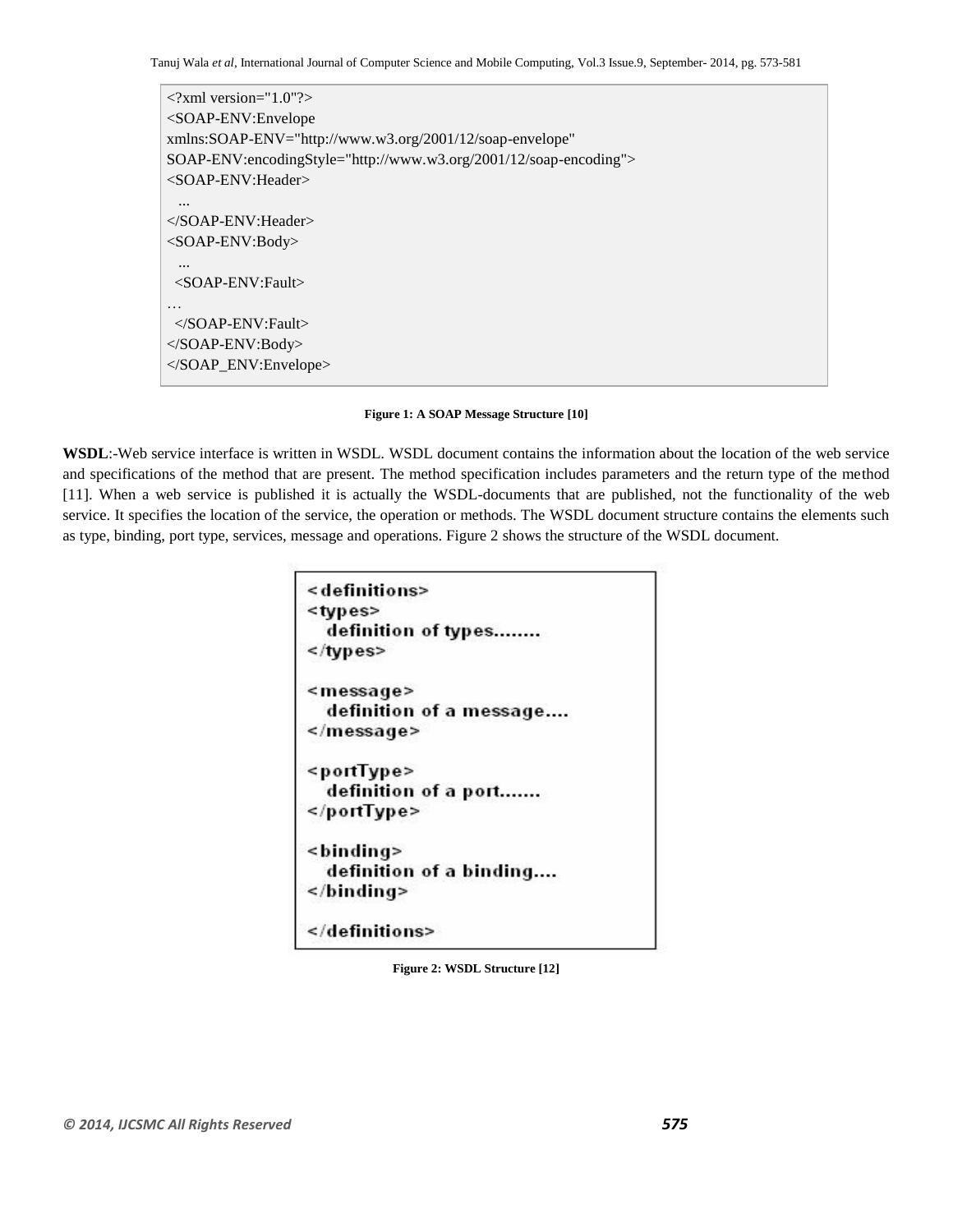In document the "types" provides information about any complex data types. The "messages" define abstract description of the data being exchanged, "port types" define abstract collections of operations and "binding" defines concrete protocol and data format specification for a particular port type.

**UDDI: -** UDDI is a registry where web services are stored or the yellow page of the web services. It is an XML based standard for describing, publishing, and finding web services. Registry and a set of WSDL port type definitions for manipulating and searching that registry are the two main parts of the UDDI [13].

**Web Services Tools:-**Web services are very important in the field of software testing. So, different tools have been developed and designed to enhance the use of web services. Test tool enables the testers to create, manage and execute test for a particular environment and maintained a specific test for a particular application. Various open source web service testing tools are available in the market with different features and functionality. These test tools are free for the users to use. The tools can be downloaded from the internet or can be obtained by the vendor without any charges. The study in this paper is based on the wizdl open source web service testing tool.

The paper can be studied under the following sections: Section I, gives the brief introduction in which software testing, software testing tools, architecture of web services and web service testing tools has been explained. Section II provides the brief overview of wizdl web service testing tool. In Section III, Modification in wizdl according to desired parameters has been given. Section IV gives the result and discussion and Section V concludes the paper along with scope for future work.

#### **II. wizdl: - Brief Overview**

There is a huge amount of shift towards web services technology in various sector of IT industry. It can perform various operations from simple request to complex one. Web service testing is a challenging activity which has many characteristics that can be exploited fruitfully for testing purposes [14]. Effective testing produces high quality software. Selection of the tools based on the project requirement. Wrong selection of a tool can lead to various problems like lower efficiency, less effectiveness etc.

There are many web service testing tools are available in software market. A good software testing tools contains various features such as efficiency, maintainability, functionality, usability and adaptability. Though testing is becoming more vast and complex but still accuracy and reliability are the basic needs. So choosing a good software testing tool for any of product will increase the performance of software, improve the communication between the developers, produce the reliable and secure software and it will raise the customer satisfaction. For this research wizdl open source web service testing tool has been used to evaluate the weather web service.

wizdl: - wizdl is a .NET utility written in C# that allows faster import and test web services within the comfort of a windows forms GUI. It supports calling complex web services that take arrays and deeply nested objects as parameters. Being pointed at web service it dynamically creates and interface where the required data can be entered and execution of service can be done [15]. The tool allows saving the data as an XML file which can be used later for regression testing. The tool can be downloaded from http://wizdl.codeplex.com.wizdl is licensed by GPLv2.The study shows that the wizdl is simple and easy to use. For this study weather web service is used. Firstly add the wsdl file for weather web service. To perform a test the study needs to provide the input parameters for methods. The valid zip code e.g. 60601 provided as an input to the method for checking the weather report of the city. The result of the web service call along with the SOAP response is returned to the user. The testing tool provide the weather report in the form of city, state, weather city, weather ID, temperature, humidity, wind and pressure. The Figure 3 shows the result of the weather web service.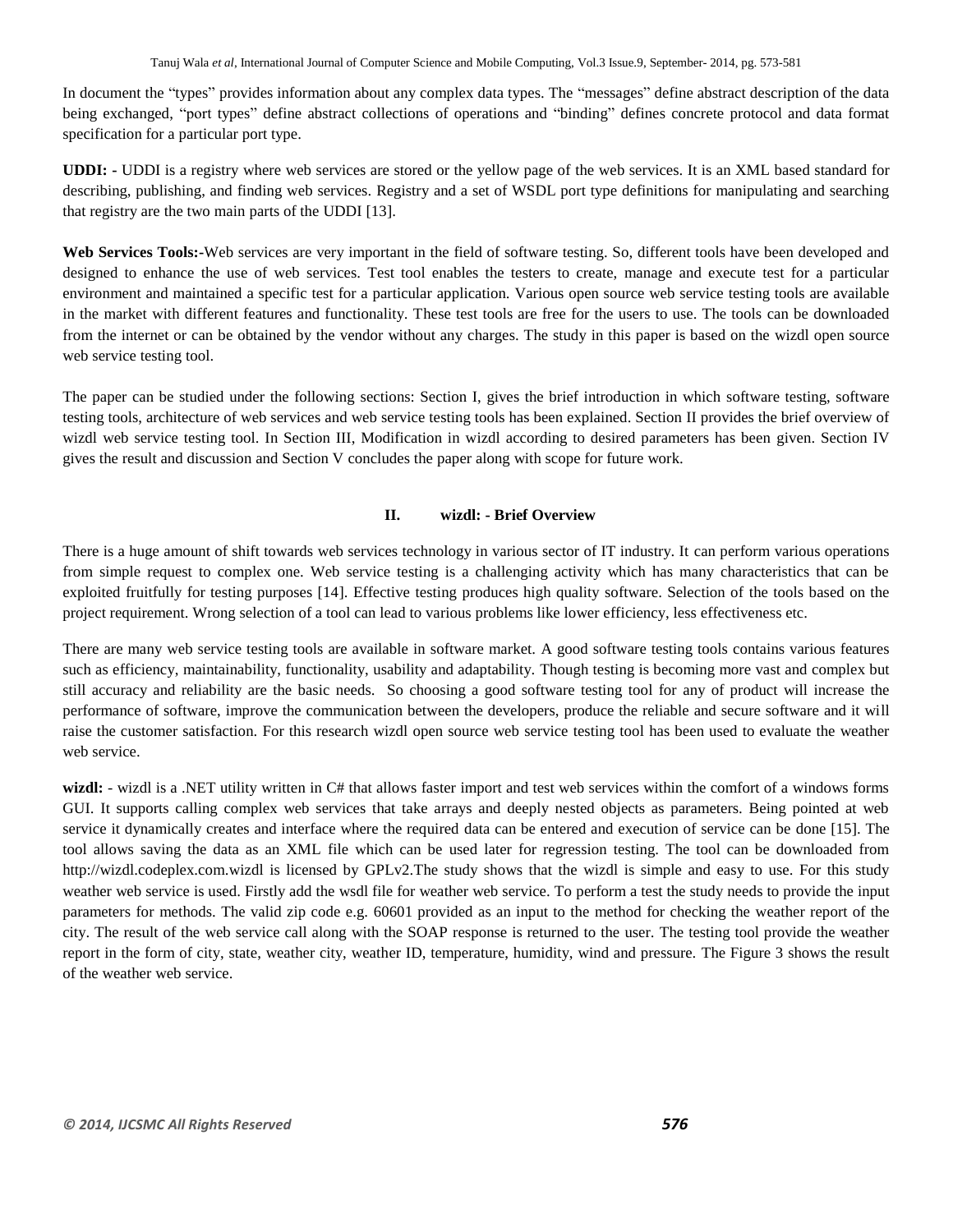| wizdl - Web Service GUI    |                                                                                                                                                                                                                                                   |                                                                                                                                                                                                           | $\Box$               | x<br>▣      |  |  |  |  |  |
|----------------------------|---------------------------------------------------------------------------------------------------------------------------------------------------------------------------------------------------------------------------------------------------|-----------------------------------------------------------------------------------------------------------------------------------------------------------------------------------------------------------|----------------------|-------------|--|--|--|--|--|
| <b>WSDLURL</b>             | http://wsf.cdyne.com/WeatherWS/Weather.asmx?WSDL                                                                                                                                                                                                  |                                                                                                                                                                                                           |                      |             |  |  |  |  |  |
| Service                    | Weather                                                                                                                                                                                                                                           | $\overline{\phantom{a}}$                                                                                                                                                                                  | <b>Test Metho</b>    |             |  |  |  |  |  |
|                            |                                                                                                                                                                                                                                                   |                                                                                                                                                                                                           |                      |             |  |  |  |  |  |
| Method                     | GetCityWeatherByZIP                                                                                                                                                                                                                               |                                                                                                                                                                                                           | $\blacktriangledown$ | Refresh Gri |  |  |  |  |  |
| $\Box$ Misc                |                                                                                                                                                                                                                                                   |                                                                                                                                                                                                           |                      |             |  |  |  |  |  |
| □ ConfigureArguments       |                                                                                                                                                                                                                                                   | W.S.GetCityWeatherByZIPArg                                                                                                                                                                                |                      |             |  |  |  |  |  |
| <b>ZIP</b>                 |                                                                                                                                                                                                                                                   | 60601                                                                                                                                                                                                     |                      |             |  |  |  |  |  |
| <b>El ConfigureService</b> |                                                                                                                                                                                                                                                   | <b>W.S Weather</b>                                                                                                                                                                                        |                      |             |  |  |  |  |  |
| Result                     |                                                                                                                                                                                                                                                   |                                                                                                                                                                                                           |                      |             |  |  |  |  |  |
| $\Box$ Misc                |                                                                                                                                                                                                                                                   |                                                                                                                                                                                                           |                      |             |  |  |  |  |  |
| City                       |                                                                                                                                                                                                                                                   | Chicago                                                                                                                                                                                                   |                      |             |  |  |  |  |  |
| <b>Description</b>         |                                                                                                                                                                                                                                                   | Cloudy                                                                                                                                                                                                    |                      |             |  |  |  |  |  |
| Pressure                   |                                                                                                                                                                                                                                                   | 29.95F                                                                                                                                                                                                    |                      |             |  |  |  |  |  |
| RelativeHumidity           |                                                                                                                                                                                                                                                   | 63                                                                                                                                                                                                        |                      |             |  |  |  |  |  |
| <b>Remarks</b>             |                                                                                                                                                                                                                                                   |                                                                                                                                                                                                           |                      |             |  |  |  |  |  |
| ResponseText               |                                                                                                                                                                                                                                                   | <b>City Found</b>                                                                                                                                                                                         |                      |             |  |  |  |  |  |
| Soap Message Log           |                                                                                                                                                                                                                                                   |                                                                                                                                                                                                           |                      |             |  |  |  |  |  |
|                            | -SoapRequest at 9/14/2014 7:26:47 AM<br>xml version="1.0" encoding="utf-8"? <soap:envelope<br>xmlns:soap="http://schemas.xmlsoap.org/soap/envelope/"<br/>xmlns xsi="http://www.w3.org/2001/XMLSchema-instance"<br/>ap:Body&gt;</soap:envelope<br> | xmlns xsd="http://www.w3.org/2001/XMLSchema"> <soap:body><getcityweatherbyzip<br>xmlns="http://ws.cdyne.com/WeatherWS/"&gt;<zip>60601</zip><td></td><td>▴<br/>Ξ</td></getcityweatherbyzip<br></soap:body> |                      | ▴<br>Ξ      |  |  |  |  |  |
|                            | -SoapResponse at 9/14/2014 7:26:48 AM                                                                                                                                                                                                             |                                                                                                                                                                                                           |                      |             |  |  |  |  |  |

**Figure 3: Weather Web Service Result.**

Initially the tool was tested for weather web service and the results are shown in Figure 3.It can be seen that the parameters i.e. response time, bytes, throughput etc. which are important for efficient web service testing are absent in wizdl tool. Tool provides only the weather details of the city whose zip code is provided as the input to the tool. So the initiative has been taken to accommodate these important above mentioned parameters into the tool.

#### **III. Modification in wizdl**

This section represents efforts done to modify the initial tool to accommodate changes.

#### **1) System Requirements**

The tool was run on an Intel Core i3 2.40 GHz processor machine with 3GB RAM, Microsoft Windows 7 Home Basic, and 2Mbps Internet connection. Testing of the tool requires configuration which in turn includes installation, setting up test environment, data collection, selection of parameters and analytical survey. The sample web service i.e. weather forecast is tested on the selected configure tool.

#### **2) Approach Followed**

For this research practical approach has been used. wizdl weather web service tool is used in the study. Experiments were conducted based on the desired parameters. Thus observed results were collected and compiled for the analysis and evaluation to determine the efficiency of the tool. Weather web service was tested using wizdl tool.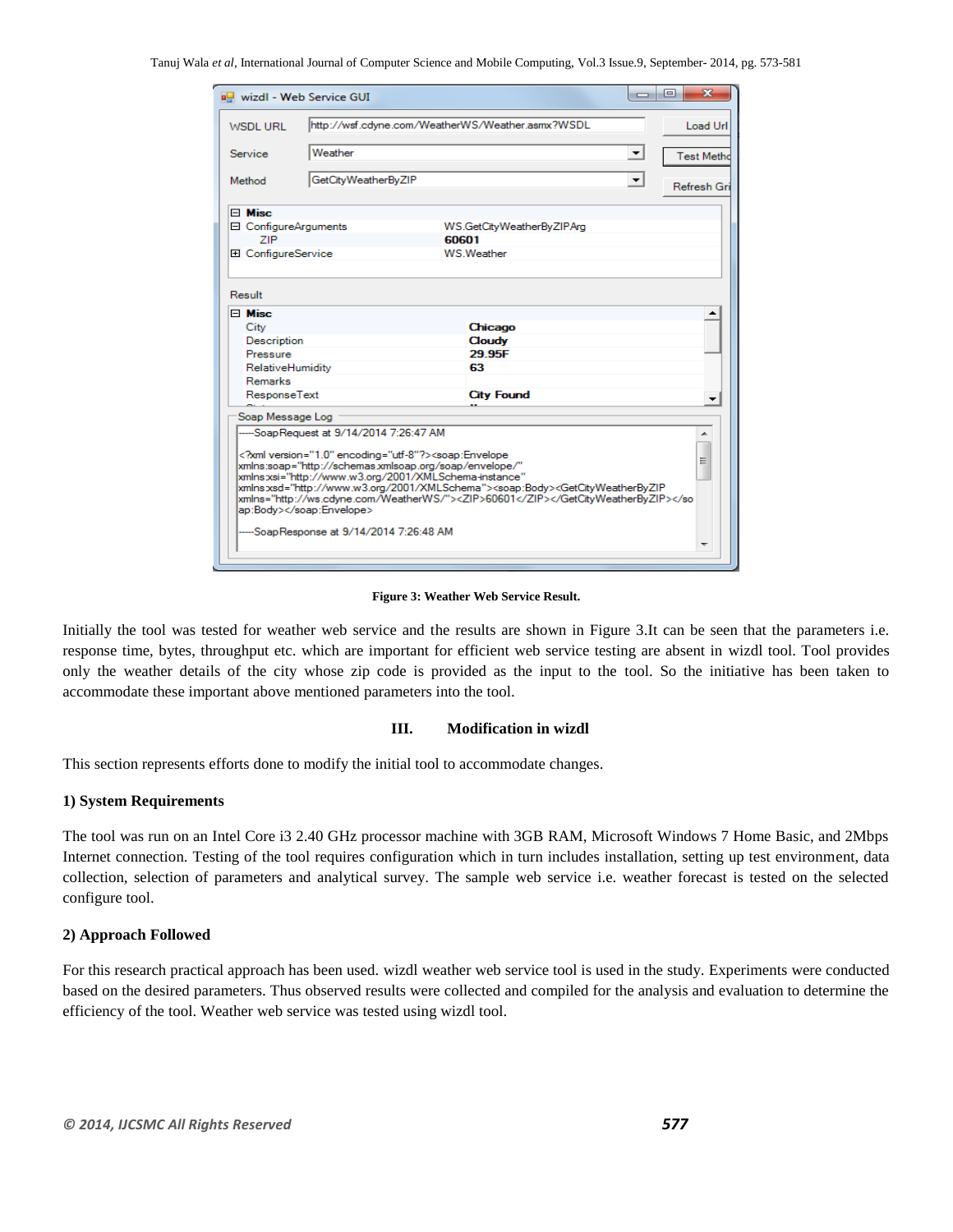Tanuj Wala *et al*, International Journal of Computer Science and Mobile Computing, Vol.3 Issue.9, September- 2014, pg. 573-581

| Result<br>City<br><b>Description</b>   |                                                                                                                                                                                  |  |  |  |  |  |  |
|----------------------------------------|----------------------------------------------------------------------------------------------------------------------------------------------------------------------------------|--|--|--|--|--|--|
|                                        |                                                                                                                                                                                  |  |  |  |  |  |  |
|                                        | Chicago                                                                                                                                                                          |  |  |  |  |  |  |
|                                        | Cloudy                                                                                                                                                                           |  |  |  |  |  |  |
| Pressure                               | 29.95F                                                                                                                                                                           |  |  |  |  |  |  |
| RelativeHumidity                       | 63                                                                                                                                                                               |  |  |  |  |  |  |
| <b>Remarks</b>                         |                                                                                                                                                                                  |  |  |  |  |  |  |
| ResponseText                           | <b>City Found</b>                                                                                                                                                                |  |  |  |  |  |  |
| <b>State</b><br>ш                      |                                                                                                                                                                                  |  |  |  |  |  |  |
| <b>Success</b><br><b>True</b>          |                                                                                                                                                                                  |  |  |  |  |  |  |
| Temperature                            | 27                                                                                                                                                                               |  |  |  |  |  |  |
| Visibility                             |                                                                                                                                                                                  |  |  |  |  |  |  |
| WeatherID                              | 14                                                                                                                                                                               |  |  |  |  |  |  |
| <b>WeatherStationCity</b>              | <b>Maywood</b>                                                                                                                                                                   |  |  |  |  |  |  |
| <b>Wind</b>                            | S9.                                                                                                                                                                              |  |  |  |  |  |  |
| <b>WindChill</b>                       |                                                                                                                                                                                  |  |  |  |  |  |  |
|                                        | xmlns:xsd="http://www.w3.org/2001/XMLSchema"> <soap:bodv><getcitvweatherbvzip<br>kmlns="http://ws.cdvne.com/WeatherWS/"&gt;<zip>60601</zip></getcitvweatherbvzip<br></soap:bodv> |  |  |  |  |  |  |
| le>                                    |                                                                                                                                                                                  |  |  |  |  |  |  |
| -SoapResponse at 9/24/2014 11:59:01 AM | xml version="1.0" encoding="utf-8"? <soap:envelope <="" td="" xmlns:soap="http://schemas.xmlsoap.org/soap/envelope/"></soap:envelope>                                            |  |  |  |  |  |  |

**Figure 4:-Results without desired parameters.**

Tool shows the complete detail of weather of the city whose zip code is provided as the input to the tool. Efficiency of the tools is based on some basic parameters that are 1) response time 2) throughput 3) number of data processed in terms of bytes.

Initially wizdl tool whose results are shown in Figure 4 do not show these three important parameters which are important for efficient web service testing tools. So the initiative has been taken to accommodate these important above mentioned parameters into web service tool. Respective formulas and coding have been incorporated in the initial source code of wizdl tool to calculate response time, throughput and bytes. After modification in wizdl tool and providing the same input in the form of zip code same output and three additional parameters response time, throughput and bytes are obtained as shown in Figure 5.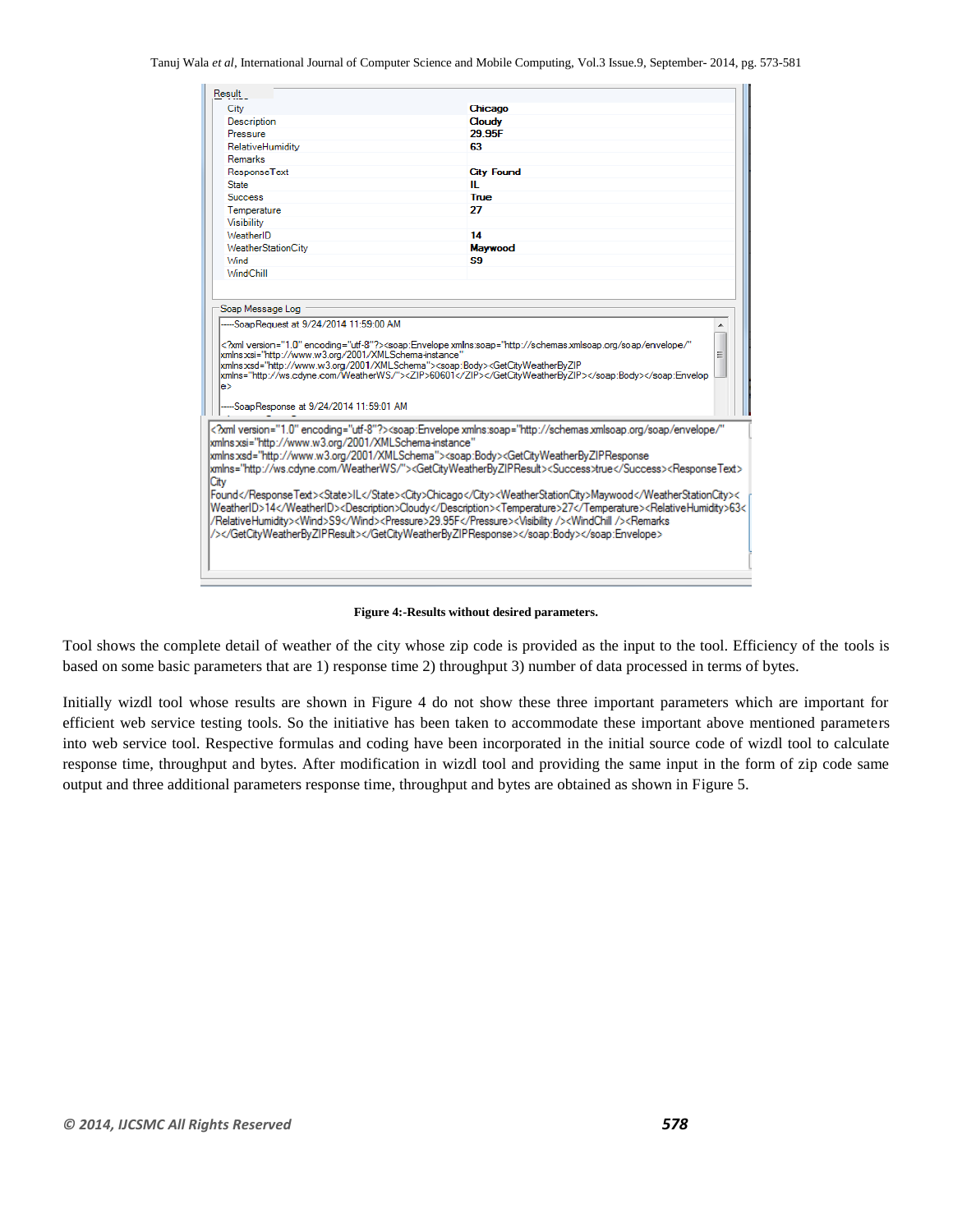|                                         | wizdl - Web Service GUI                                                                                                                                                                                                                                                                                                                                                                                                                            |                                                                                                                                                                                                                                                                                                                       | ▣<br>$\qquad \qquad \Box$ | $\mathbf x$ |  |  |
|-----------------------------------------|----------------------------------------------------------------------------------------------------------------------------------------------------------------------------------------------------------------------------------------------------------------------------------------------------------------------------------------------------------------------------------------------------------------------------------------------------|-----------------------------------------------------------------------------------------------------------------------------------------------------------------------------------------------------------------------------------------------------------------------------------------------------------------------|---------------------------|-------------|--|--|
| <b>WSDLURL</b>                          |                                                                                                                                                                                                                                                                                                                                                                                                                                                    | http://wsf.cdyne.com/WeatherWS/Weather.asmx?WSDL                                                                                                                                                                                                                                                                      |                           |             |  |  |
| Service                                 | Weather                                                                                                                                                                                                                                                                                                                                                                                                                                            | <b>Test Method</b>                                                                                                                                                                                                                                                                                                    | Save Fil                  |             |  |  |
| Method                                  | GetCityWeatherByZIP                                                                                                                                                                                                                                                                                                                                                                                                                                | Refresh Grids                                                                                                                                                                                                                                                                                                         |                           |             |  |  |
| $\boxminus$ Misc                        |                                                                                                                                                                                                                                                                                                                                                                                                                                                    |                                                                                                                                                                                                                                                                                                                       |                           |             |  |  |
| □ ConfigureArguments                    |                                                                                                                                                                                                                                                                                                                                                                                                                                                    | WS.GetCityWeatherByZIPArg                                                                                                                                                                                                                                                                                             |                           |             |  |  |
| ZIP                                     |                                                                                                                                                                                                                                                                                                                                                                                                                                                    | 60601                                                                                                                                                                                                                                                                                                                 |                           |             |  |  |
| 田 ConfigureService                      |                                                                                                                                                                                                                                                                                                                                                                                                                                                    | WS.Weather                                                                                                                                                                                                                                                                                                            |                           |             |  |  |
| $\boxminus$ Misc<br>City<br>Description |                                                                                                                                                                                                                                                                                                                                                                                                                                                    | Chicago<br>Cloudy                                                                                                                                                                                                                                                                                                     |                           |             |  |  |
| Pressure                                |                                                                                                                                                                                                                                                                                                                                                                                                                                                    | 29.95F                                                                                                                                                                                                                                                                                                                |                           |             |  |  |
| RelativeHumidity                        |                                                                                                                                                                                                                                                                                                                                                                                                                                                    | 63                                                                                                                                                                                                                                                                                                                    |                           |             |  |  |
| Remarks<br>ResponseText                 |                                                                                                                                                                                                                                                                                                                                                                                                                                                    | <b>City Found</b>                                                                                                                                                                                                                                                                                                     |                           |             |  |  |
|                                         |                                                                                                                                                                                                                                                                                                                                                                                                                                                    |                                                                                                                                                                                                                                                                                                                       |                           | ▼           |  |  |
| Soap Message Log                        |                                                                                                                                                                                                                                                                                                                                                                                                                                                    |                                                                                                                                                                                                                                                                                                                       |                           |             |  |  |
| nvelope>                                | -SoapRequest at 9/14/2014 8:12:20 AM<br>xml version="1.0" encoding="utf-8"? <soap:envelope< td=""><td>-xmlns:soap="http://schemas.xmlsoap.org/soap/envelope/"xmlns:xsi="http://www.w3.org/2001/XMLSchema<br/>instance" xmlns xsd="http://www.w3.org/2001/XMLSchema"&gt;<soap:body><getcityweatherbyzip<br>kmlns="http://ws.cdyne.com/WeatherWS/"&gt;<zip>60601</zip></getcityweatherbyzip<br></soap:body><td></td><td>Ξ</td></td></soap:envelope<> | -xmlns:soap="http://schemas.xmlsoap.org/soap/envelope/"xmlns:xsi="http://www.w3.org/2001/XMLSchema<br>instance" xmlns xsd="http://www.w3.org/2001/XMLSchema"> <soap:body><getcityweatherbyzip<br>kmlns="http://ws.cdyne.com/WeatherWS/"&gt;<zip>60601</zip></getcityweatherbyzip<br></soap:body> <td></td> <td>Ξ</td> |                           | Ξ           |  |  |
|                                         | Throughput: 41.1499095319239 request/min<br>Throughtput(KB/s): 0.504997262159352 KB/s                                                                                                                                                                                                                                                                                                                                                              | -SoapResponse at 9/14/2014 8:12:22 AMResponse time =1458.0834millisec.                                                                                                                                                                                                                                                |                           |             |  |  |

**Figure 5: Enhanced Weather Web Service Results**

From the above results it can be seen that the modified tool provides weather details of the city in terms of response text, relative humidity, description, pressure etc. and give three additional results in terms of response time, throughput and bytes. This can be visualized as the marked field in the Figure 5 and the results are summarized below.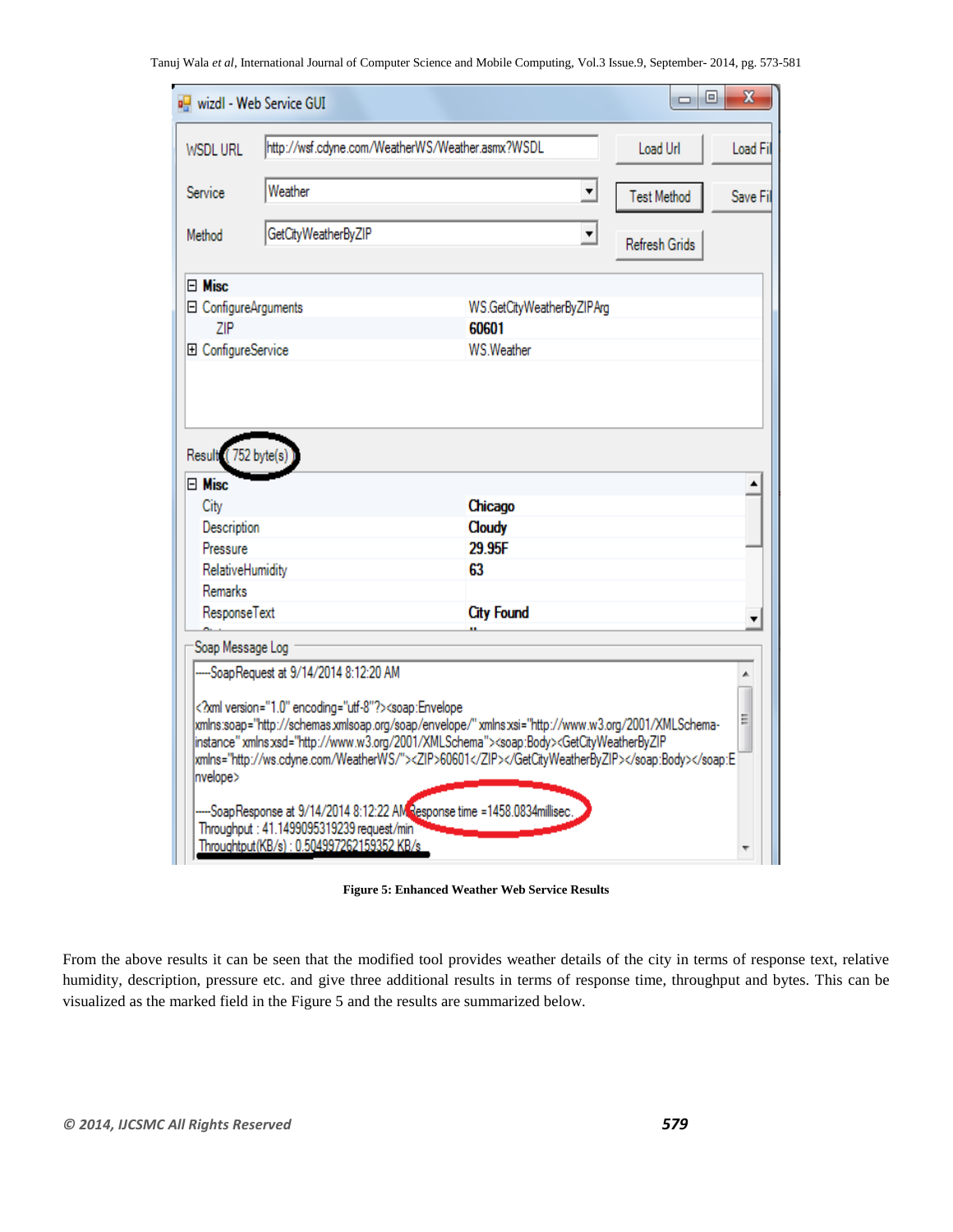#### **IV. Results and Discussion**

The observed results of both the initial and modified version of the wizdl has been shown in Table 1 and in Table 2 respectively.

| Input       | <b>Results</b> |                   |              |             |                   |          |        |             |                |                 |                 |
|-------------|----------------|-------------------|--------------|-------------|-------------------|----------|--------|-------------|----------------|-----------------|-----------------|
| Zip<br>Code | S.             | R.<br><b>Text</b> | <b>State</b> | <b>City</b> | W.<br><b>City</b> | W.<br>ID | Des.   | <b>Temp</b> | Wind           | <b>Humidity</b> | <b>Pressure</b> |
| 60601       | True           | City<br>Found     | IL           | Chicago     | May<br>wood       | 14       | Cloudy | 27          | S <sub>9</sub> | 63              | 29.95F          |

#### **Table 1:-Output without parameters (response time, bytes and throughput) in wizdl**

Note: - S denotes Success, R denotes Response and W denotes Weather.

Table 1 shows the evaluated results of the wizdl for respective input in the form of zip code.60601 is the valid zip code of Chicago.So tool provides the weather details of Chicago city. The first output parameter of the result is Success and its value is true means that the input is correct. Other parameters of the result provide weather report in the form of Response text i.e. city found, IL state, city Chicago, weather city Maywood, weather id 14,description of the weather i.e. cloudy,27 temperature, wind S9,humidity 63 and pressure 29.95F.

| Input       | <b>Results</b> |                   |              |             |                   |          |        |    |                |         | Output       |                   |     |            |          |
|-------------|----------------|-------------------|--------------|-------------|-------------------|----------|--------|----|----------------|---------|--------------|-------------------|-----|------------|----------|
| Zip<br>Code | ${\bf S}$      | R.<br><b>Text</b> | <b>State</b> | <b>City</b> | W.<br><b>City</b> | W.<br>ID | D      | Т  | Wind           | $\bf H$ | $\mathbf{P}$ | R.<br><b>Time</b> | B   | Th/m<br>in | Kb/<br>S |
|             |                |                   |              |             |                   |          |        |    |                |         |              |                   |     |            |          |
| 60601       | True           | City<br>Found     | $\mathbb{L}$ | Chicago     | May<br>wood       | 14       | Cloudy | 27 | S <sub>9</sub> | 63      | 29.<br>95F   | 1458.<br>09ms     | 752 | 41.15      | 0.5      |

#### **Table 2:- Output after integrating parameters (response time, bytes and throughput) in wizdl**

Note: - T: denotes temperature, H denotes humidity, P denotes pressure, D denotes description, Th denotes throughput and B denotes bytes.

For weather web service the zip code i.e. 60601 was given as common input to both the initial and modified version of the wizdl. After comparing the two tables the study shows that the initial version of wizdl gives output without any parameters. Later when the tool was modified and the output was re-evaluated the result included response time, bytes and throughput. After parameter integration the tool gives output with response time 1458.09ms, 752 bytes, 41.15 throughput/min and 0.5 in Kb/s.